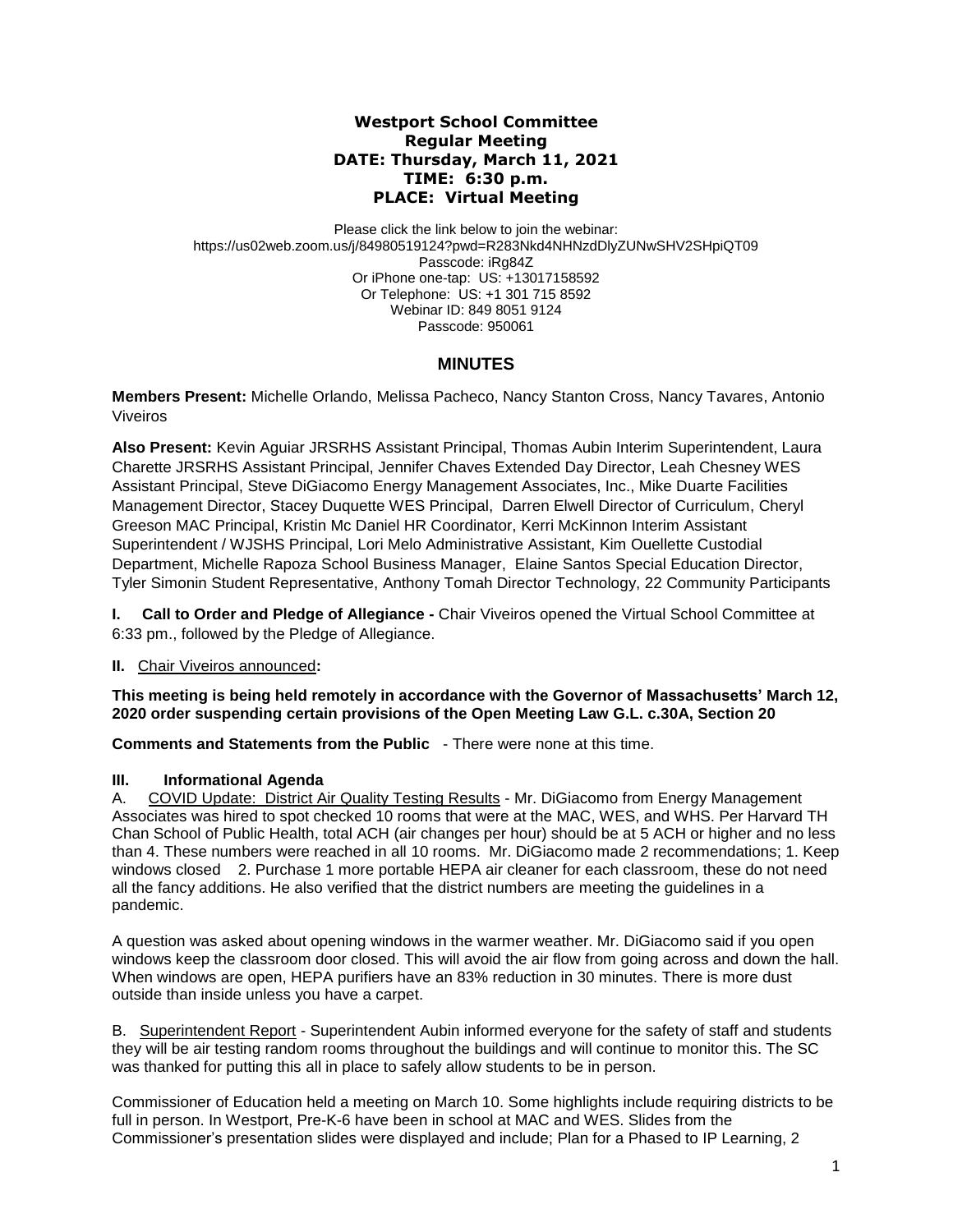million vaccines administered to educators, and over 300 doctors have signed on supporting 3 ft. versus 6 ft. for distancing. There is a 3-phase approach to bringing students back. Phase 1 April 5 for elementary, Phase 2 April 28 for middle school, Phase 3 in April TBA for high school. Parents can allow their children to remain in a remote setting. In SY 2022, remote learning will not be allowed. School districts can apply for a waiver by April 12. Schools will be subject to a visit to ensure their right to a waiver.

A question on whether the reason for applying for a waiver was not having enough room. Mr. Aubin explained there are 4 criteria in order to apply for a waiver. Reasons can be schools are fully remote, K-4 schools that have grade 5 in another building, operational constraints, and feasibility.

Ms. McKinnon informed everyone they are reaching out to each remote family to get confirmation instead of sending out surveys. This method will be faster. The district has 243 full remote with 75 of them in 7th or 8<sup>th</sup> grade.

Mr. Aubin explained with pool testing they are working with Mr. Armendo from the BOH. There is a workshop on Friday for more logistical information.

Ms. Pacheco asked about the use of tents. Mr. Aubin is looking at strategies from Fall River.

### The Leadership from MAC and WES explained what they are doing:

**MAC** - Ms. Greeson shared in first grade they have 16 students per classroom and could increase up to 20 students. The new guidance on desks can be middle of the seat to the middle of the seat. Grade K almost at max capacity, 12 students are still remote. Pods are small and currently have 16 students in them, could increase to 17. Ms. Greeson would like the BOH to walk through for guidance. Outdoor classrooms are good for a short period of time. It is a wind tunnel out there, so all day learning would be challenging.

**WES** - Ms. Duquette reported they had 8 students come back in since the February vacation. There is a wait list. March 22 trimester 3 starts. They are following protocols and working together. The BOH came in February for a spot check. They added seating in the cafeteria. Ms. Chesney is doing calls and they want students back in full.

C. Student Representative: Tyler Simonin reported fall sports began on March 10th. The following events will take place; Wildcat Wednesdays, March Madness with college gear, March 17 St. Patrick's Day, March 18 Save the Bees Day, May - June MCAS testing and 10 AP exams.

D. WCS Bill Warrant: 3-12-21 - Chair Viveiros acknowledged reviewing and signing the bill warrant dated 3-12-21 in the amount of \$185,960.91. The bill warrant was emailed to school committee members for review.

E. Asynchronous Monday Discussion - Chair Viveiros reported there has been discussion on revising Mondays to make them more like other days of the week. Mr. Aubin mentioned this will be a moot point if students are back full in person before April 28, 2021. The JRSRHS Leadership Team has discussed various ideas and the Commissioner of Education is moving to get students back. Half day Mondays will be changing.

F. Acknowledgement of The Greater Fall River Development Grant for \$25,000 for the Purchase of an Artificial Intelligence Lab at the New Westport Middle High School Media Center - Members thanked Chris LaFrance president of the organization for their generous donation. This is the 2<sup>nd</sup> grant of \$25,000 making the total reach \$50,000. AI and augmented reality are the trends of the future.

Ms. Stanton Cross would like to see information on how the district will be implementing this program. Mr. Aubin shared the JRSRHS Leadership Team is in discussion with BCC for an early college program and a certificate program for wind power.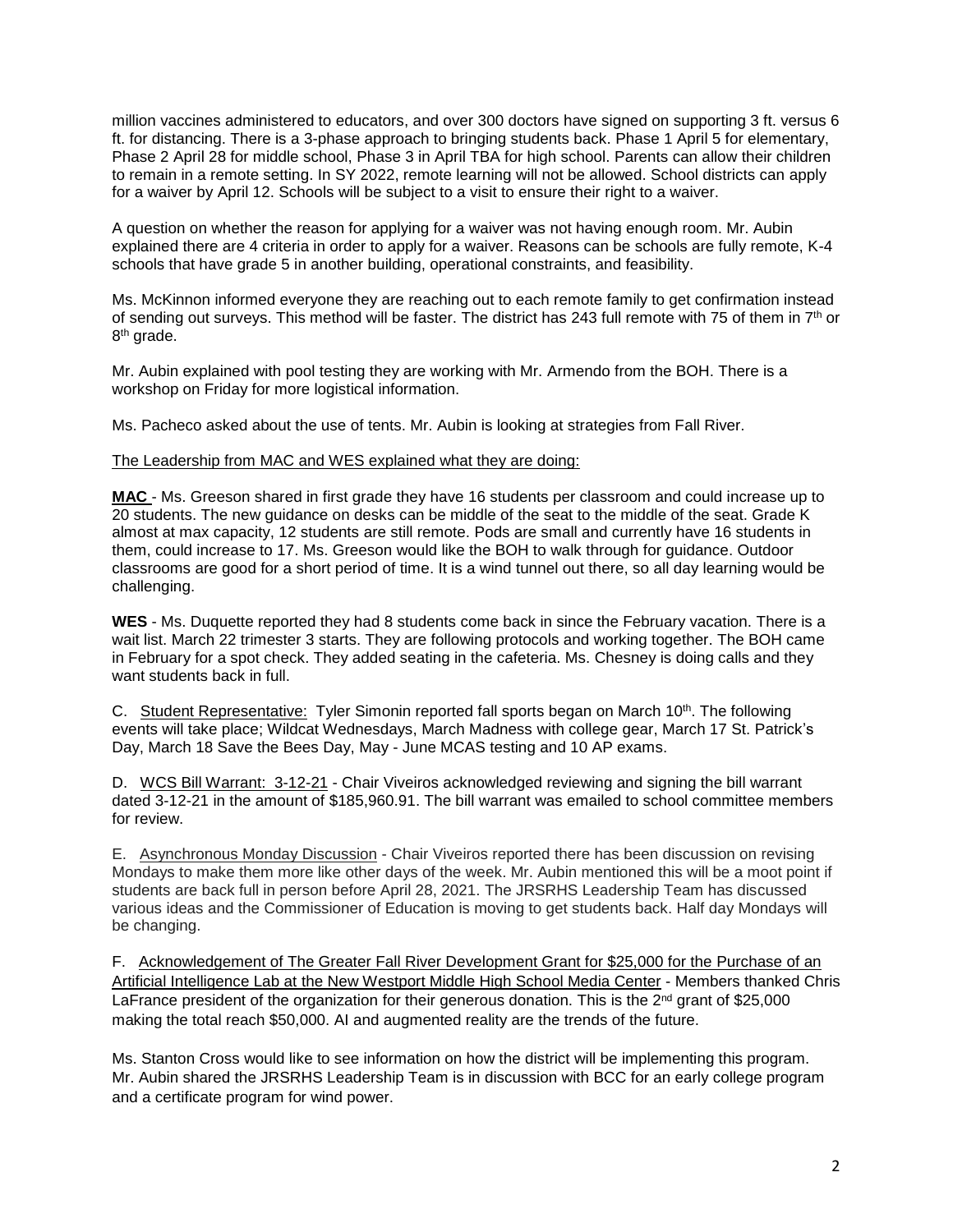G. Subcommittee Updates - Chair Viveiros reported the weekly Construction and Steering Committees are meeting on a regular basis with items on schedule.

Ms. Orlando reported on a CIPC Meeting held yesterday where they prioritized the wish list. There are 5 items considered "high priority" that include telephone replacement, cruiser replacement, Fire Department extraction equipment, fiber optic system and a heavy truck. These items have been forwarded for Town Meeting for approval. "Medium priority" did not meet approval at this time.

Ms. Orlando reported the Audit Committee met on Monday, they are waiting for a management letter from the Auditor. They received an update from the Treasurer.

Ms. Tavares reported the Scheduling Committee has not met yet to discuss the new high school schedule. Meeting in the afternoon at 2:15 pm. is not the best time. Ms. McKinnon will look into adjusting the time on a rotating basis. It was noted that it is important that a SC member be on this committee.

Mr. Aubin reported they are meeting on technology infrastructure for specialized programming. JRSRHS Leadership Team met with Mr. Tomah for room locations. The Leadership Team needs to have a walkthrough of the new school to check out rooms for programming.

### **IV. Special Agenda – School Choice Public Hearing**

A. School Choice for 2021-2022 School Year -

A motion was made to open up a School Choice Public Hearing at 7:38 pm. Motion by Stanton Cross, seconded by Pacheco 5/0/0

Chair Viveiros asked if there were any comments/Public Comments on School Choice. There were none at this time.

- 1. School Choice Law and Policies Chair Viveiros explained that every year school district needs to decide what to do concerning whether to participate in School Choice or opt out.
- 2. School Attending Children Report Ms. Rapoza gave a report on School Attending Children. This report is required from each city and town and shows the number of children that live in Westport attending other school districts. There is a cost per student. This list includes homeschool children.

Ms. Stanton Cross requested to have a 3-year chart to show data over a period of time. Ms. Stanton Cross would also like the number of students added to the district by staff members. Ms. Rapoza will get this information together.

B. General Discussion and Public Input - Chair Viveiros mentioned last year SY 20/21 the district did not participate in the School Choice Program. In SY 19/20 the district participated and allowed 10 slots to open in grades 9 and 10, and 11.

Superintendent Aubin recommends that based on the reconfiguration of the district and the uncertainties of the pandemic School Choice for the FY21/22 SY for Westport should be voted down.

Chair Viveiros asked if there were any comments/Public Comments? There were none.

The School Choice Public Hearing will remain open.

#### **V. Action Agenda**

#### B. Review and Act on Minutes of Thursday, February 25, 2021 and Tuesday, March 2, 2021 Work Session -

A motion was made to approve the Minutes of Thursday, February 25, 2021 and Tuesday, March 2, 2021 Work Session.

Motion by Orlando, seconded by Stanton Cross 5/0/0